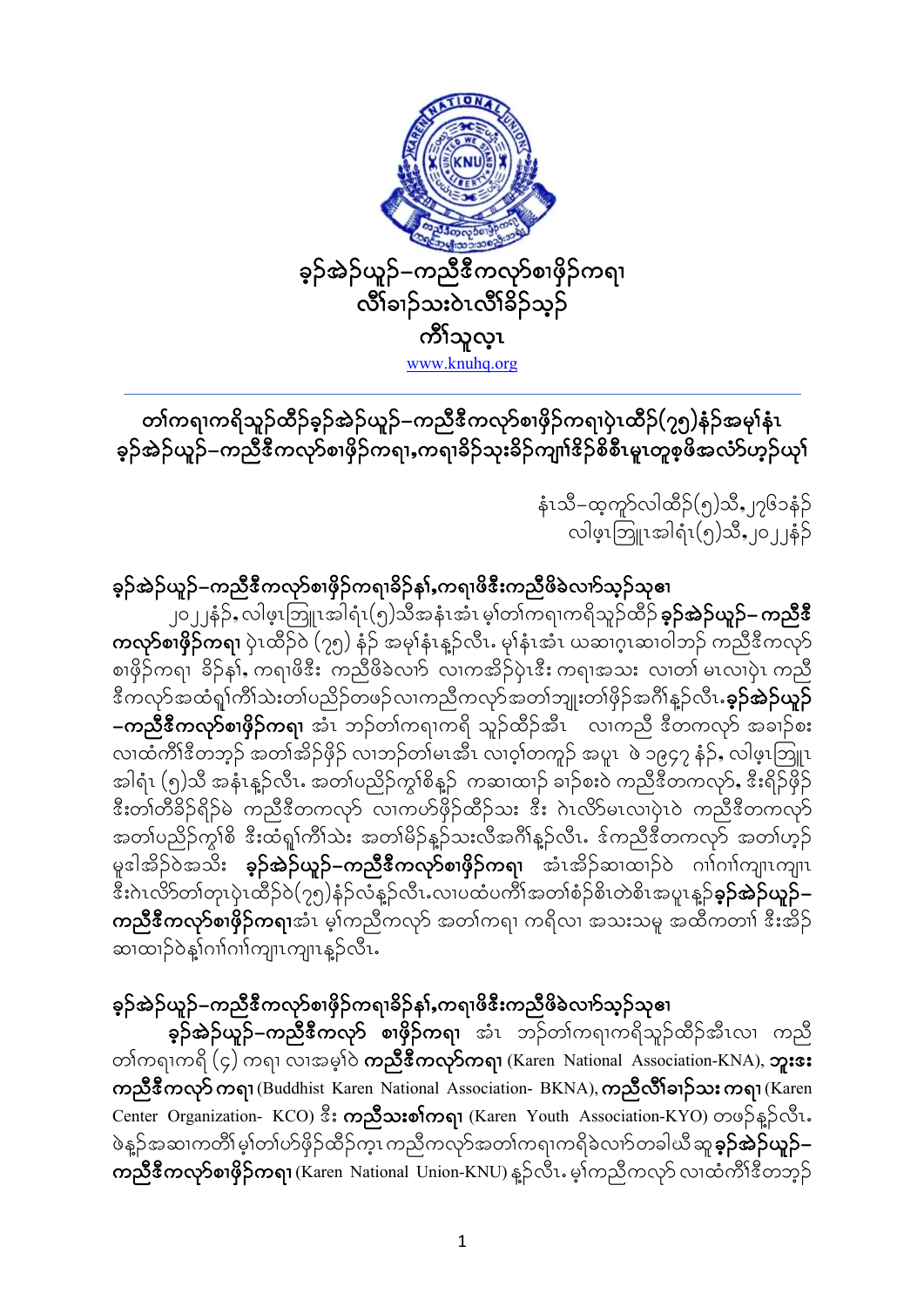ဟုဉ်စိဟုဉ်ကမိၤ ဒီးဟုဉ်ထိဉ်ဝဲ တၢ်တိခိဉ်ရိဉ်မဲ ဆူ **ခုဉ်အဲဉ်ယူဉ်–ကညီဒီကလုာ် စၢဖိုဉ်ကရ၊** လၢကဆ၊ ထျဉ်ချဉ်စး, ရိဉ်ဖိုဉ်, ဟုံးစုနဉ်ကျ ဒီးတိခိဉ်ရိဉ်မဲဝဲ ကညီကလုာ ဒီးဂၤလိ>် မၤလၢပုံၤ ကညီဒီကလုာ် အတၢ်ခွဲးတၢ်ယာ်ဒီးကညီကလှာ်အတၢ်ပညိဉ်ကွၢ်စိအင်္ဂါန္ဉာလီၤ

# ခူဉ်အဲဉ်ယူဉ်–ကညီဒီကလှာ်စၢဖိုဉ်ကရၢခိဉ်န}ႇကရၢဖိဒီးကညီဖိခဲလၢာ်သူဉ်သုဓၢ

**ခ့ဉ်အဲ့ဉ်ယူဉ်–ကညီဒီကလုာ် စၢဖိုဉ်ကရၢ** တီခိဉ်ရိဉ်မဲ ဒီးဂဲၤလိာ်တၢ် လၢကညီဒီတကလုာ် အထံရှုါကိါသဲး ဒီးကညီဒီတကလုာ် အတ္ခါနဲ့းတါယာ်အဂိါ လ၊တါမှာ်တါခုဉ် ဒီးလ၊ထံရှုါကိါသဲး အကျဲလီၤႉ ဘဉ်ဆဉ်ဒီးႇ လၢတၢ်ဂ္၊်အါမံၤအယိ စးထိဉ်ဖဲ ၁၉၄၉ႇ လါယနူၤအါရံဉ်(၃၁ )သီအနံၤန္ဉာ် **ခ့ဉ်အဲ့ဉ်ယူဉ်–ကညီဒီကလုာ်စၢဖိုဉ်ကရၢ**အံၤဘဉ်နှာ်လီၤဝဲဆူစုကဝဲၤတၢ်ဒုးပၢၢ်ဆၢအပူၤလၢတၢ်ဒီတဒၢ ဒီးတါမၤလၢပုံၤ ကညီဒီကလုာ် အတၢ်မိဉ်န္1်သးလီအဂ်ိၢန္ဥာလိၤႉ အယိႇ ကညီဖိတဖဉ် ဘဉ်စးထိဉ်ကွဲး က္နၤဝဲကညီအတၢ်စံဉ်စိၤတဲစိၤလၢသံ့ဉ်ထံႇလၢသးသမှုဒီးလၢနိ1်ခိက္ပါဂီၤတဖဉ်န္ဉာလီၤႉတၢ်စံဉ်စိၤတဲစိၤ လ၊ဘဉ်တါကွဲးအီၤ လ၊သွံဉ်ထံ, လ၊သးသမူ ဒီးလ၊နိ1်ခိက္နါဂီၤတဖဉ်နူဉ် တါမၤဟးဂီၤ ဒီးလီၤမါကွံဉ် လ္ၤတက္ၤ တန္္ပါတသ္ဘာဉ်ႉ လၢတၢဴဂ္ပ္ပါတဖဉ်အံၤအယိန္ဉွ် **ခ့ဉ်အဲဉ်ယူဉ် –ကညီ ဒီကလုာ်စၢဖိုဉ်ကရၢ** ဘဉ်တီခိဉ်ရိဉ်မဲဝဲ ကညီဒီတကလုာ် အထံရှ၊်ကိၢ်သဲး, အိဉ်ဆ၊ထ၊ဉ် ဒီးဂဲၤလိဉ်မၤလ၊ပဲုၤဝဲ ကညီဖိ အထံရှ<sup>ု်</sup>တိ<sup>ုသွေး</sup>ဒီးကညီဒီတကလုာ်အတၢ်ပညိဉ်ကွၢ်စိတုၤမု၊်မဆါတနံၤအံၤန္ဉာ်လီၤ

### ခွဉ်အဲ့ဉ်ယူဉ်–ကညီဒီကလုာ်စၢဖိုဉ်ကရၢခိဉ်န}ႇကရၢဖိဒီးကညီဖိခဲလၢာ်သူဉ်သုဓၢ

လ၊တၢ်တိခိဉ်ရိဉ်မဲ ကညီဒီကလုာ် အထံရှၢ်ကိၢ်သဲး တၢ်ဂဲၤလိ9် ဒီးတၢ်ဒုးပၢၢ်ဆ၊ ဒီတကတိၢ် နူဉ် **ခ့ဉ်အဲ့ဉ်ယူဉ်–ကညီဒီကလှာ်စၢဖိုဉ်ကရၢ**ာာဉ်ကွၢ်ဆၢဉ်မဲာ်တ့ၢ်ဝဲဒီး တၢ်အိ့ဉ်သး အကလှာ်က လှာ် လၢအတၤတၢ်ဒီးကရ၊ အတၢ်အိဉ်ဂၢါဆိးကျ၊ၤ လ၊တၢ်တီခိဉ်ရိဉ်မဲ အပတိၢ်မ့ၢ်ဂူၤ,လ၊ကရ၊ အဒွဲပူၤမ့ၢ်ဂူၤ နီးလ၊ပပုၤကလှာ်အသိးအကျါမ့္ပ်ဂ္၊ အိဉ်တု့္ပ်ဝဲနဉ် အါမံၤအါဘိုုန္ဉာလီၤႉ ဖဲလ၊ ကညီ တျနးပျာ်ဆ၊ စးထိဉ် အဆၢကတိၢိန္ဉ် တၢ်ဟ်ကပၤက္ငံာ် **ခ့ဉ်အဲဉ်ယူဉ်–ကညီဒီကလုာ်စၢဖိုဉ်ကရၢ အ**ထံရှု၊်ကိၢ်သဲး တၢ်တီခိဉ်ရိဉ်မဲဒီးလိၤ်ကဝီၤဒုးယၤအစီၤပၤဖိတဖဉ်ဒိဉ်စိတ္iာဝဲတလိၤ်လိၤ်န္ဉာလီၤႉဖဲ၁၉၅၆န္ဉာတၤ်ဟ်လီၤ က္ၤကညီတၢ်ပၢါဆၢအကျဲသနူ(၂)ဘိတဘိႇဒီးလၢတၢ်တိခိဉ်ရိဉ်မဲက္ၤကညီအထံရူ၊်ကိၢ်သဲးတၢ်ပၢါဆၢ အဂ်ိၢိန္ဉြ တၢ်ကရၢကရိထိဉ် (KNUP) ဒီး (KRC) လၢ ကတိခိဉ်ရိဉ်မဲဝဲ တ၊်ပၢတၢ်ပြး အတၢ်မၤတဖဉ် အင်္ဂါန1်လီၤ.

လ၊တၢ်တီခိဉ်ရိဉ်မဲအပတိၢ်န္ဥာ်ထံရှု၊်ကိၢ်သဲးသနူဒီးတၢ်ဟ်သးလ၊တ၊်ပၢါဆ၊တ၊်လဲၤကျဲအဖီခိဉ် တၢ်ထံဉ်တဒ်သိးလိ5သးအယိတၢ်လီၤမု၊်လီၤဖးအိဉ်ထိဉ်တု၊်ဝဲန္နဉ်လီၤႉအယိႇပုၤမၤသကိးတၢ်တနိၤန္ဉာ် အတၢ်စူ၊်တၢ်နှာ် ဟးဂိၤ,အသူဉ်လီၤဘုံးသးလီၤဘုါ ဒီးဟ်တ့ၢ်ကွဲာ်ဝဲ တၢ်ဂဲၤလိ>် ဒီး တ၊်မၤသကိႏန့်ဉ် အိဉ်ဝဲအါမးန္ဉာ်လီၤႉ ပုၤတနိၤန္ဉာ် ယုထံဉ်န္]်ဝဲ အနိဉ်ကစၢ်အဘျုး လၢကညီ တၢ်ပၢါဆၢ တၢ်မၤအဖီခိဉ် မ့္ပ်က္၊ ဒီးတ္ပ္ခ်စူးကါကမဉ် တ္ပါစိကမီၤ လ၊တ္ပ္ပ်တ္စီခ်ိုခ်ိုခဲ့အသိးအကျါ မ့္ပ်က္၊ အိဉ်စ္န္ပ်ကီးန္ဥ်လီၤ ဘဉ်ဆဉ်ဒီး,ခိဉ်နှၤ်ပုၤမၤသကိႏတၢ်တဖဉ် ဂဲၤလိ>်ရိဖိုဉ်ကူၤဝဲ တၢ်ထံဉ် လၢတလီၤပလိ>်တဖဉ် ဒီးဘိုဘဉ် မၤလိၤက္ၤဝဲ တကတိၢိဝံၤတကတိၢိန္ဉာလီၤႉ ဒ်န္ဉာ်အသိးႇ ဒ်ထံရူၢ် ကိၢ်သဲး တၢ်အိဉ်သး အတၢ်ဆီတလဲ အိဉ်ထိဉ်ဝဲအသိးန္ဉာ ဟူဉ်ထိဉ်တ္႐ွ်ဝဲ အတ္ပ္ပတ္ဝိခ်ိုဥ်ခဲ့ ဒီးကူဉ်လိဉ်သကိႏႇ ဒီးဟ်လီၤသကိႏဝဲ ထံရှု၊်ကိၢိသဲးတၢ်ကူဉ်ကျဲၤခိဉ်သူဉ်ဒီးတၢ်ကူဉ်ရဲဉ်ကျဲၤသူဉ်တဖဉ်တကတိၢ်ဘဉ်တကတိၢ်ဒီးမၤဖျါထိဉ်ဝဲ အမိၢိလံၤမိၢိပုၢ်တဆီဝံၤတဆီနဉ်လီၤႉ